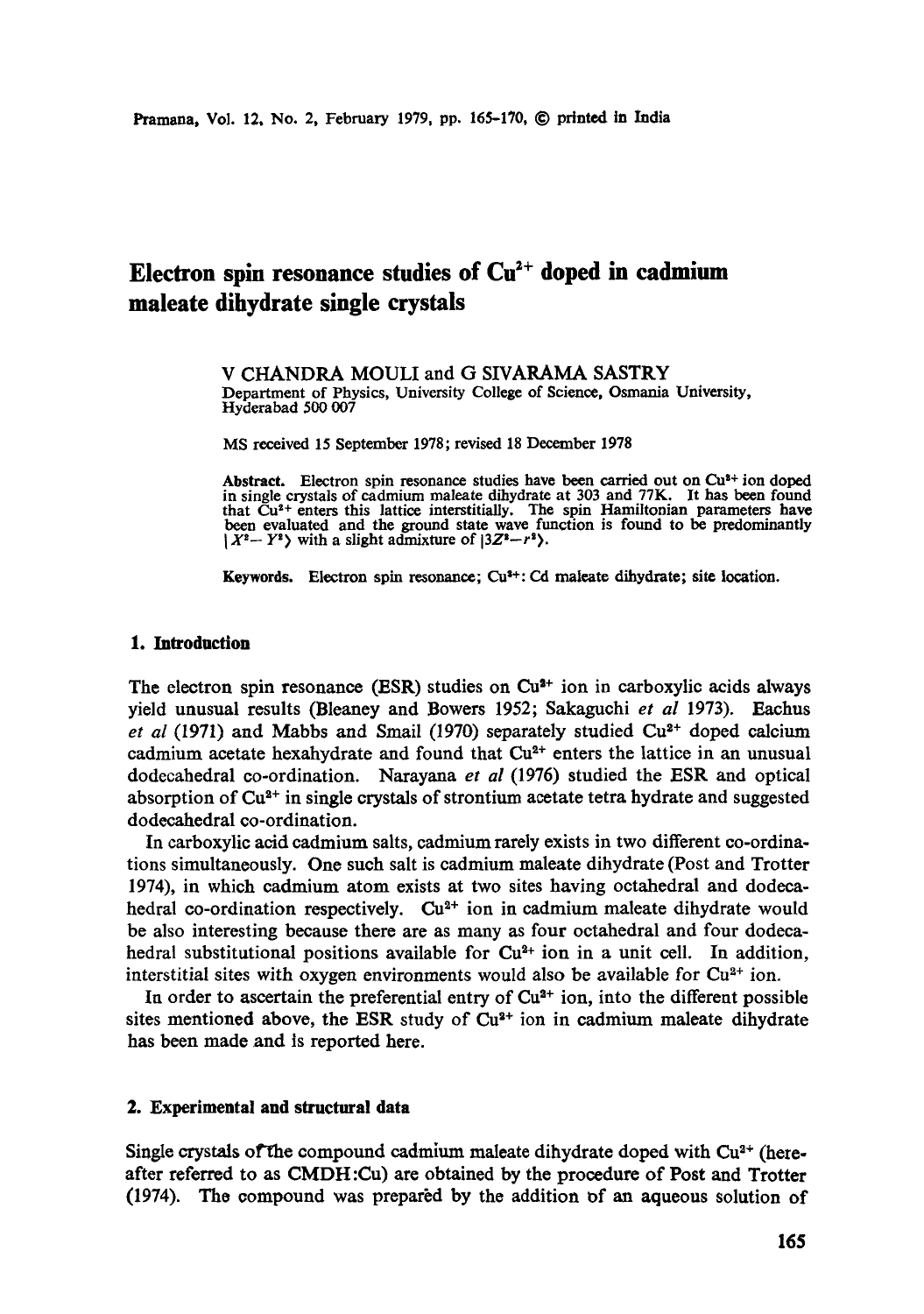## 166 *F F Chandra Mouli and G Sivarama Sastry*

maleic acid to an excess of finely divided cadmium carbonate, in suspension in water followed by heating to near boiling point, to which a few drops of copper acetate or copper sulphate aqueous solution are added as dopant (crystals with both dopants yielded the same results). Slow evaporation of the above solution at room temperature yielded transparent, approximately rectangular prisms elongated slightly along a-axis with (011) faces well developed; and the crystal structure data (Post and Trotter 1974) is given below.

| Crystal system         | Monoclinic             |  |  |
|------------------------|------------------------|--|--|
| Space group:           | $P2_1/c$               |  |  |
| $a = 8.729$ Å          | $b = 14.285$ Å         |  |  |
| $c = 11.622 \text{ Å}$ | $\beta = 102.66^\circ$ |  |  |

Number of moles in the unit cell  $= Z = 8$ 

The structure (figure 1) consists of two cadmium atoms and two maleate ligands, both pairs of which are crystallographically and chemically distinct. One cadmium atom is six-coordinated through four water molecules and two bridging maleate oxygen atoms, while the other is eight-coordinated in distorted dodecahedral geometry, through four chelated carboxyl groups from two maleate ligands.

The ESR spectra of CMDH :Cu are recorded at 303 K and 77 K with a conventional X-band ESR spectrometer assembled in this laboratory operating at 9.28 GHz employing 100 kHz magnetic field modulation. The spectra are recorded at 10° intervals and DPPH is used as the g-marker.



Figure 1. Stereoscopic view of the lattice CMDH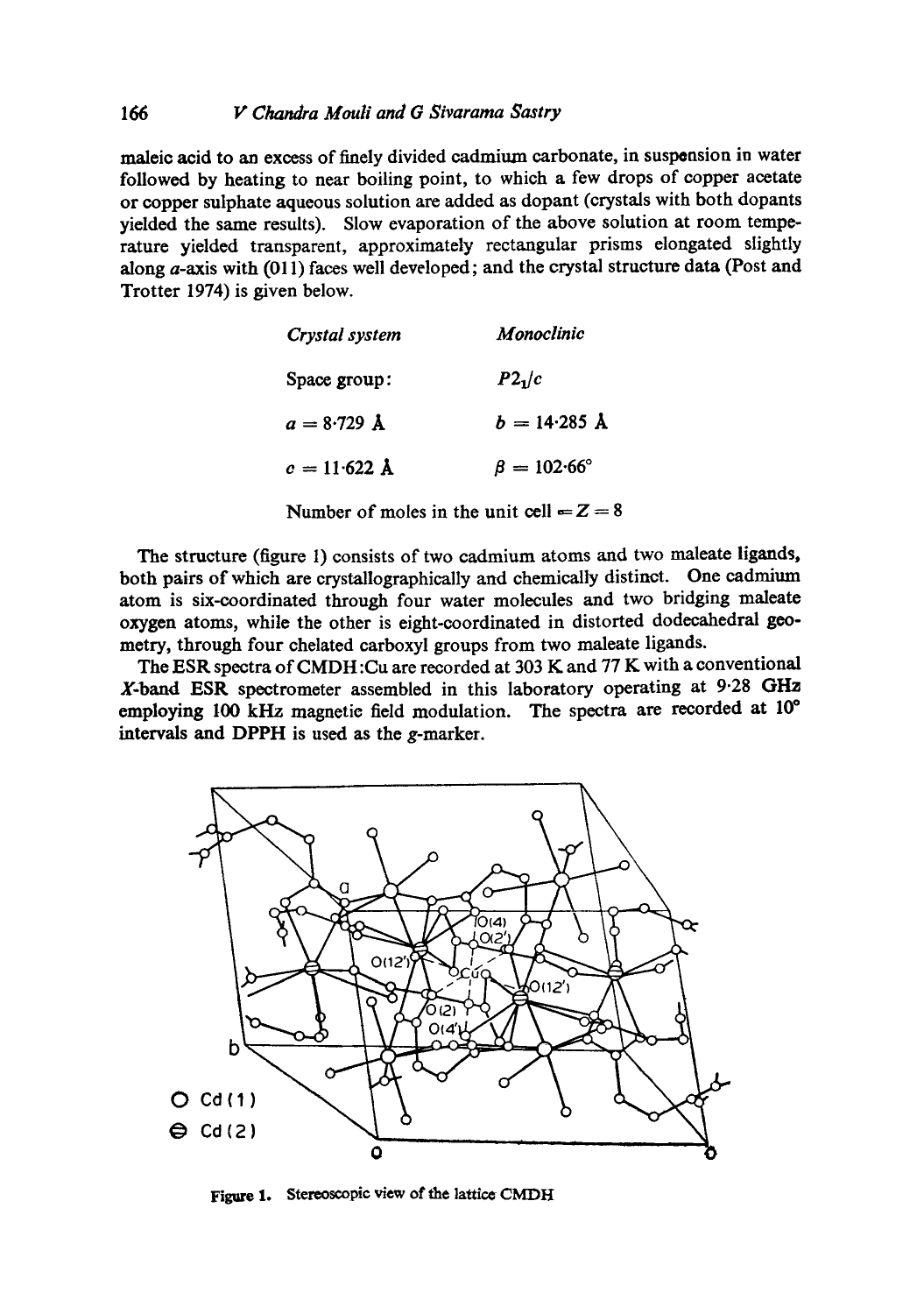#### **3. Results**

ESR spectra recorded at room temperature gave a broad line in all orientations and a single set of poorly resolved hyperfine lines along  $g$ -maximum direction. The ESR spectra recorded at 77 K, for all orientations of magnetic field, showed a single set of four hyperfine lines  $(S=\frac{1}{2}, I=\frac{3}{2})$  with a peak-to-peak line width of approximately 8 G. Figure 2 shows the ESR spectrum recorded along the direction of maximum g and  $\vec{A}$  values at 77 K, the g and  $\vec{A}$  tensors being coincident within the limits of experimental error. The hyperfine lines of <sup>65</sup>Cu (S= $\frac{1}{2}$ , I= $\frac{3}{2}$  with 31% abundance) are resolved sufficiently clearly only for the  $M_1 = +\frac{3}{2}$  and  $-\frac{3}{2}$  lines.

The angular variation of the spectra as the crystal is rotated in the *ac* and *bc\**  (c\* being normal to a-axis in *ac* plane) planes are identical and follow the expression

$$
g^2(\theta) = g_{\text{max}}^2 \cos^2 \theta + g_{\text{min}}^2 \sin^2 \theta,
$$

where  $\theta$  is the angle made by the  $c^*$ -axis with the magnetic field. In *ab* plane there is no variation of g-value indicating an axial symmetry for the electric field around  $Cu<sup>2+</sup>$  ion. The variation of the field positions of the hyperfine lines in *ac* plane is shown in figure 3 and can be represented by the equation

$$
K^2 g^2(\theta) = A_{\text{max}}^2 g_{\text{max}}^2 \cos^2 \theta + A_{\text{min}}^2 g_{\text{min}}^2 \sin^2 \theta.
$$

Such a variation of  $A$  and  $g$  tensors can be represented by the spin Hamiltonian having tetragonal symmetry with  $S=\frac{1}{2}$  and  $I=\frac{3}{2}$  and ignoring the quadrupole, interaction can be written as

$$
H = g_{\parallel} \beta H_z S_z + g_{\perp} \beta (H_x S_x + H_y S_y) + A_{\parallel} S_z I_z + A_{\perp} (S_x I_x + S_y I_y)
$$

where the terms have their usual meaning. The spin Hamiltonian constants are evaluated using Schonland's (1959) procedure and are given in table 1. The directional cosines of the ligand bonds are also given in this table.



Figure 2. ESR Spectra of Cu<sup>2+</sup> ion in CMDH along the direction of maximum  $g$ - and A-value at  $77K$ 

**P~5**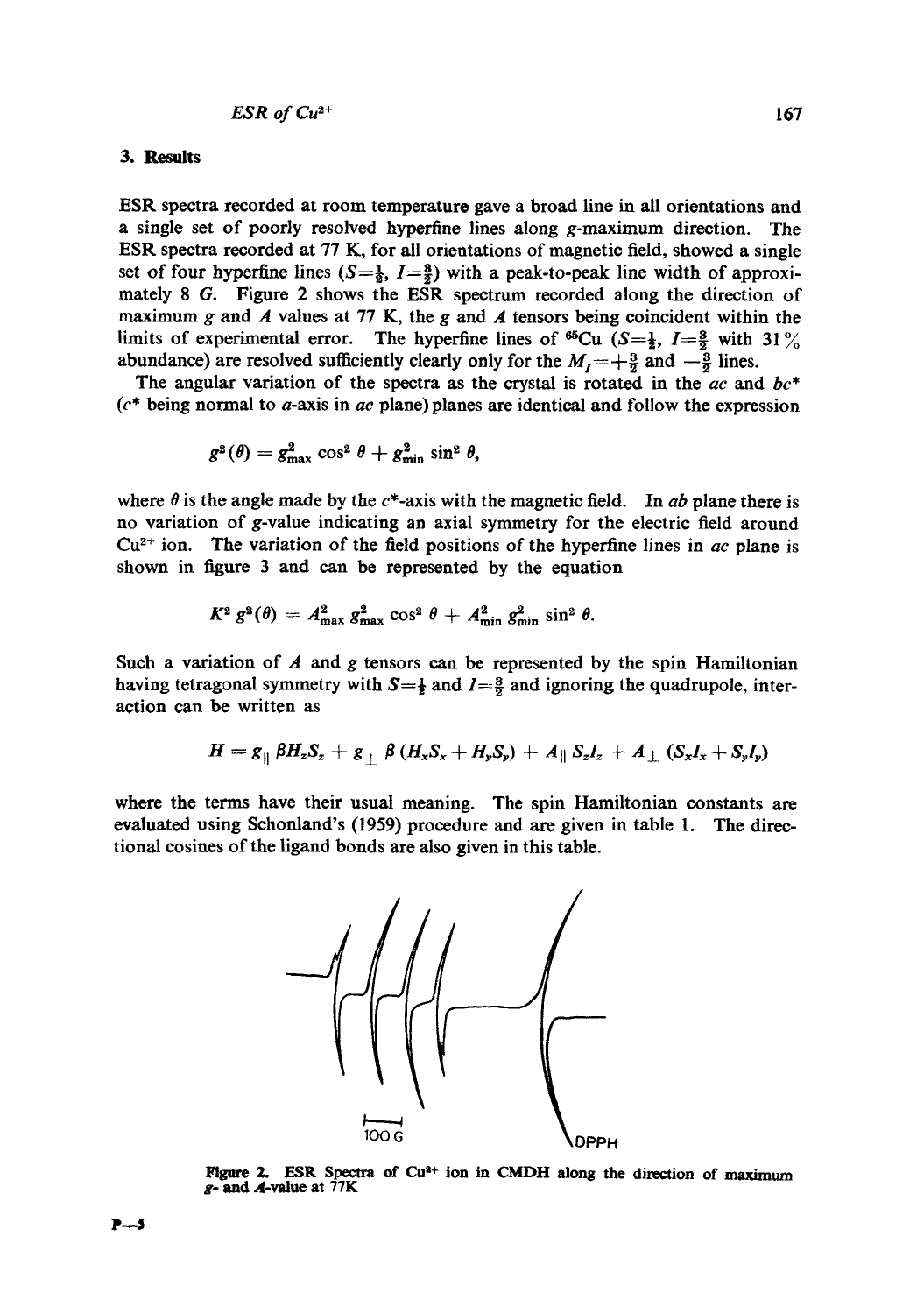

**Figure 3.**  Variation of hyperfine field positions in ac-plane at 77K

**Table** 1. Spin-Hamiltonian parameters and the directional cosines of the ligand bonds

|                          |                                            |                 | Directional cosines |           |                             |  |
|--------------------------|--------------------------------------------|-----------------|---------------------|-----------|-----------------------------|--|
|                          |                                            |                 | $\boldsymbol{a}$    | b         | $\mathcal{C}_{\mathcal{C}}$ |  |
| $g_x$                    |                                            | $2.091 + 0.002$ | 0.9992              | $-0.0490$ | 0.2896                      |  |
| $g_y$                    |                                            | $2.091 + 0.002$ | 0.3740              | 0.3101    | 0.8734                      |  |
| $g_z$                    |                                            | $2.409 + 0.002$ | 0.7177              | 0.0972    | 0.6369                      |  |
| $A_x$                    | $11 \pm 2 \times 10^{-4}$ cm <sup>-1</sup> |                 |                     |           |                             |  |
| $A_{\nu}$                | $11+2 \times 10^{-4}$ cm <sup>-1</sup>     |                 |                     |           |                             |  |
| $A_z$                    | $126+2 \times 10^{-4}$ cm <sup>-1</sup>    |                 |                     |           |                             |  |
|                          | Substitutional (Cd 1) site                 |                 |                     |           |                             |  |
|                          | $Cd(1) - O(10)$                            |                 | 0.8045              | $-0.2958$ | 0.3870                      |  |
|                          | $Cd(1) - O(9)$                             |                 | $-0.9987$           | 0.3720    | 0.9924                      |  |
|                          | $Cd(1) - O(1)$                             |                 | 0.9173              | $-0.1154$ | 0.2588                      |  |
| <b>Interstitial</b> site |                                            |                 |                     |           |                             |  |
|                          | $0(4) - 0(4')$                             |                 | 0.9939              | $-0.0510$ | 0.1914                      |  |
|                          | $0(2) - 0(2')$                             |                 | 0.4648              | 0.4115    | 0.8804                      |  |
|                          | $0(12) - 0(12')$                           |                 | $-0.3616$           | 0.9838    | 0.9602                      |  |

## **4. Discussion**

The spin Hamiltonian parameters suggest an elongated octahedral coordination for  $Cu<sup>2+</sup>$  ion in this lattice. As can be seen from the crystal structure (figure 1), the Cd(1) atom is surrounded by six oxygens (octahedron) and the Cd(2) atom is eight coordinated. Suppose the  $Cu^{2+}$  ion enters the lattice substitutionally in Cd(1) position, then it will be in a distorted octahedral environment having for its ligands 0(9),  $0(10)$ ,  $0(11)$ ,  $0(12)$ ,  $0(1)$  and  $0(3)$ . According to the crystal system the four Cd $(1)$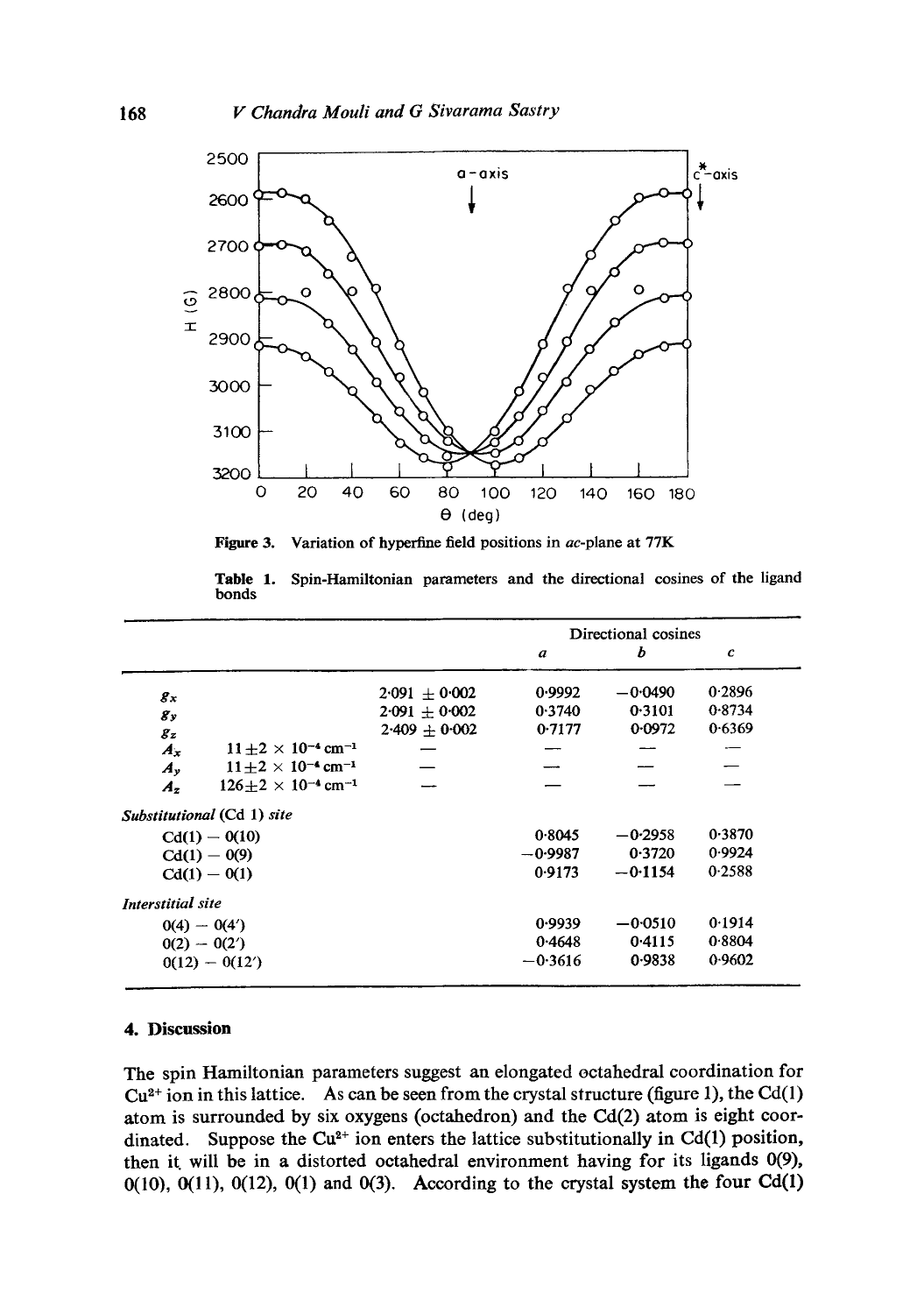atoms per unit cell are not equivalent in *ab* and *bc* planes while they are equivalent in ac-plane. This symmetry requires at least two sets of  $Cu<sup>2+</sup>$  hyperfine lines (excluding the lines due to the  $^{65}Cu$  isotope) in any plane except in ac-plane. Since only one set of four hyperfme lines could be recorded in all planes, this octahedral substitutional position for  $Cu<sup>2+</sup>$  ion seems to be doubtful. The directional cosines of the coordinating bonds to this Cd(1) site are calculated and listed in table 1. It can be seen that there is a clear disagreement between the latter values and the principal g-values direction further supporting that  $Cu<sup>2+</sup>$  ion is not entering the lattice substitutionally in Cd(1) site.

The other possibility for  $Cu^{2+}$  ion is to occupy CMDH substitutionally in the Cd(2) dodecahedral position: which has also to be ruled out on the same basis of inconsistency observed between the symmetry of the recorded ESR spectra and unit cell. It is very unusual for  $Cu^{2+}$  ion to enter such a dodecahedral Cd position. In fact only in the case of calcium cadmium acetate hexa hydrate it has been reported (Eachus *et al* 1971; Mabbs and Smail 1970) that  $Cu<sup>2+</sup>$  ion enters a dodecahedral Cd position giving a hyperfine maximum of  $151.8 \times 10^{-4}$  cm<sup>-1</sup> at 77 K, whereas in CMDH:Cu the hyperfine maximum is found to be only  $126 \times 10^{-4}$  cm<sup>-1</sup> which indicates an octahedral environment. Further, a similar calculation of the coordinating ligand bond directions for this site also gives values that do not agree with any of the principal g-value directions.

In addition, the spin Hamiltonian parameters in CMDH:Cu suggests a purely axial symmetry around  $Cu^{2+}$  ion, and expectation of such an axial g- and A-values either from Cd(1) distorted octahedral or from Cd(2) dodecahedral site is highly improbable as can be seen from the crystal structure data. It is thus more probable for  $Cu<sup>2+</sup>$  ion to enter the lattice interstitially rather than substitutionally. Therefore an attempt has been made to locate the most probable interstitial site. It was found that the Cu<sup>2+</sup> ion may coordinate with the ligands  $0(4)$  and  $0(4')$ ,  $0(2)$  and  $0(2')$ belonging to two Cd(2) atoms and  $0(12)$  and  $0(12')$  belonging to two Cd(1) atoms. The comparison of the directional cosines of the g-values with that of the coordinating ligands for this site indicate reasonable agreement (table 1). Moreover, for this particular interstitial site the metal ion is approximately located at the centre of the unit cell (having coordinates roughly  $1/2$ ,  $1/2$ ,  $1/2$ ) giving an unique type of site per unit cell. Finally when a bivalent metal ion goes into an interstitial site, two positive charges must be set free in order to achieve the charge neutrality. It is possible that the hydroxyl groups in the CMDH:Cu be used for such a charge compensation. The protons of the  $0(12)$  and  $0(12')$  hydroxyl groups could be the ones which are set free in the process of doping. A similar result was reported (Lau and Lin 1973) in which ESR of  $Cu^{2+}$ , Mn<sup>2+</sup>, and Ni<sup>2+</sup> doped calcium tartrate was studied and it was postulated that the divalent metal ion enters the lattice interstitially and two protons of hydroxyl groups were set free to bring about the charge neutrality.

The spin Hamiltonian parameters of Cu<sup>2+</sup> ion in this lattice indicate a  $|X^2-Y^2\rangle$ ground state with a slight admixture from  $|3Z^2-r^2\rangle$ . The ground state wave function may be written as

$$
a\left|\right. X^2\!-\!\left.Y^2\right\rangle+\beta\left|\left.3Z^2\!-\!r^2\right\rangle\right.
$$

where a and  $\beta$  are the mixing coefficients. The departure ( $\triangle g_i$ ) of each of the three principal g values  $g_t$ , from the free spin value 2.0023, and the principal A values